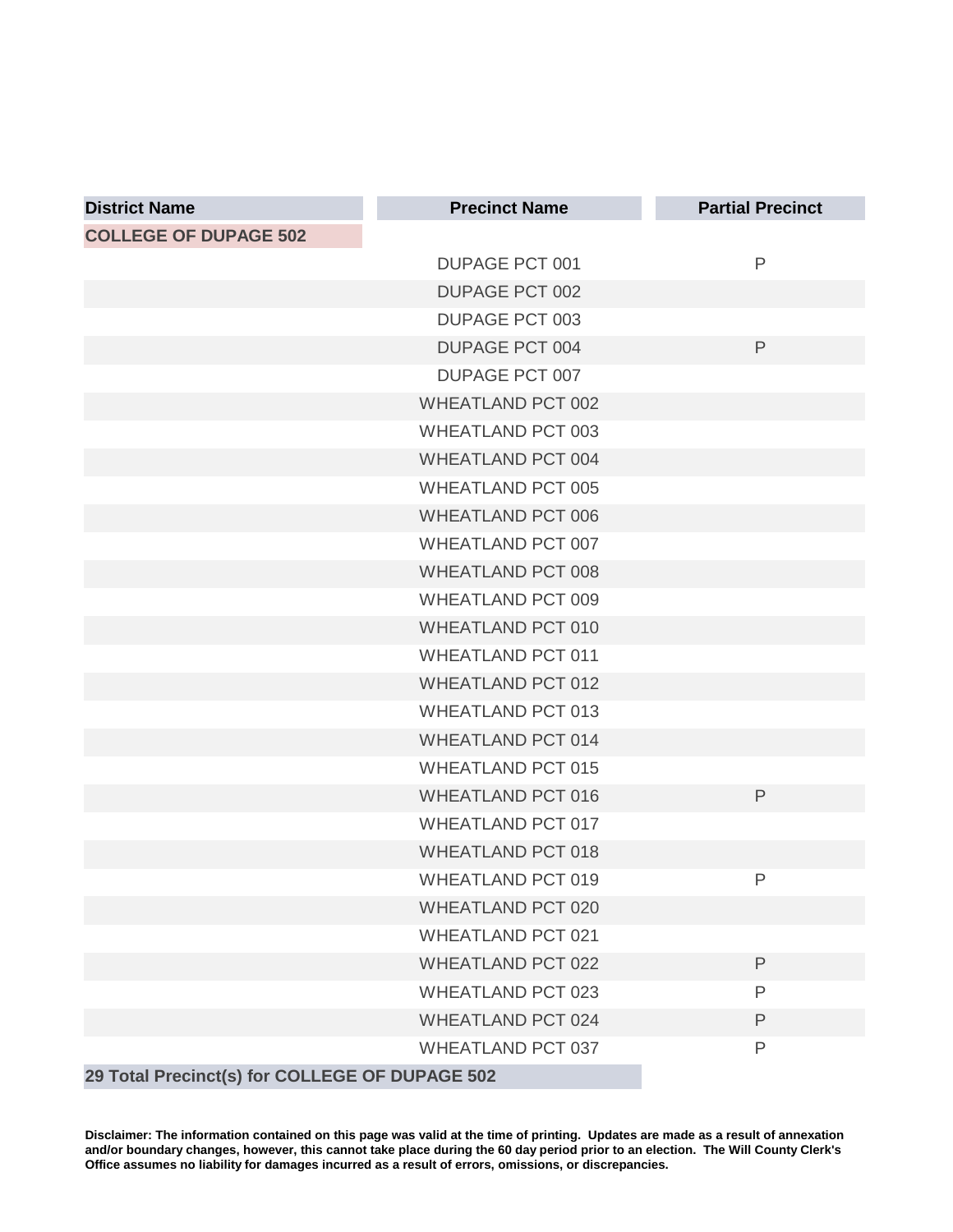| <b>District Name</b>             | <b>Precinct Name</b>     | <b>Partial Precinct</b> |
|----------------------------------|--------------------------|-------------------------|
| <b>JOLIET JUNIOR COLLEGE 525</b> |                          |                         |
|                                  | <b>CHANNAHON PCT 001</b> |                         |
|                                  | <b>CHANNAHON PCT 002</b> |                         |
|                                  | CHANNAHON PCT 003        |                         |
|                                  | CHANNAHON PCT 004        |                         |
|                                  | CHANNAHON PCT 005        |                         |
|                                  | <b>CUSTER PCT 001</b>    |                         |
|                                  | <b>DUPAGE PCT 001</b>    | P                       |
|                                  | <b>DUPAGE PCT 004</b>    | $\mathsf{P}$            |
|                                  | <b>DUPAGE PCT 005</b>    |                         |
|                                  | <b>DUPAGE PCT 006</b>    |                         |
|                                  | <b>DUPAGE PCT 008</b>    |                         |
|                                  | <b>DUPAGE PCT 009</b>    |                         |
|                                  | <b>DUPAGE PCT 010</b>    |                         |
|                                  | <b>DUPAGE PCT 011</b>    |                         |
|                                  | <b>DUPAGE PCT 012</b>    |                         |
|                                  | <b>DUPAGE PCT 013</b>    |                         |
|                                  | <b>DUPAGE PCT 014</b>    |                         |
|                                  | <b>DUPAGE PCT 015</b>    |                         |
|                                  | <b>DUPAGE PCT 016</b>    |                         |
|                                  | <b>DUPAGE PCT 017</b>    |                         |
|                                  | <b>DUPAGE PCT 018</b>    |                         |
|                                  | <b>DUPAGE PCT 019</b>    |                         |
|                                  | DUPAGE PCT 020           |                         |
|                                  | <b>DUPAGE PCT 021</b>    |                         |
|                                  | <b>DUPAGE PCT 022</b>    |                         |
|                                  | <b>DUPAGE PCT 023</b>    |                         |
|                                  | <b>DUPAGE PCT 024</b>    |                         |
|                                  | <b>DUPAGE PCT 025</b>    |                         |
|                                  | <b>DUPAGE PCT 026</b>    |                         |
|                                  | <b>DUPAGE PCT 027</b>    |                         |
|                                  | <b>DUPAGE PCT 028</b>    |                         |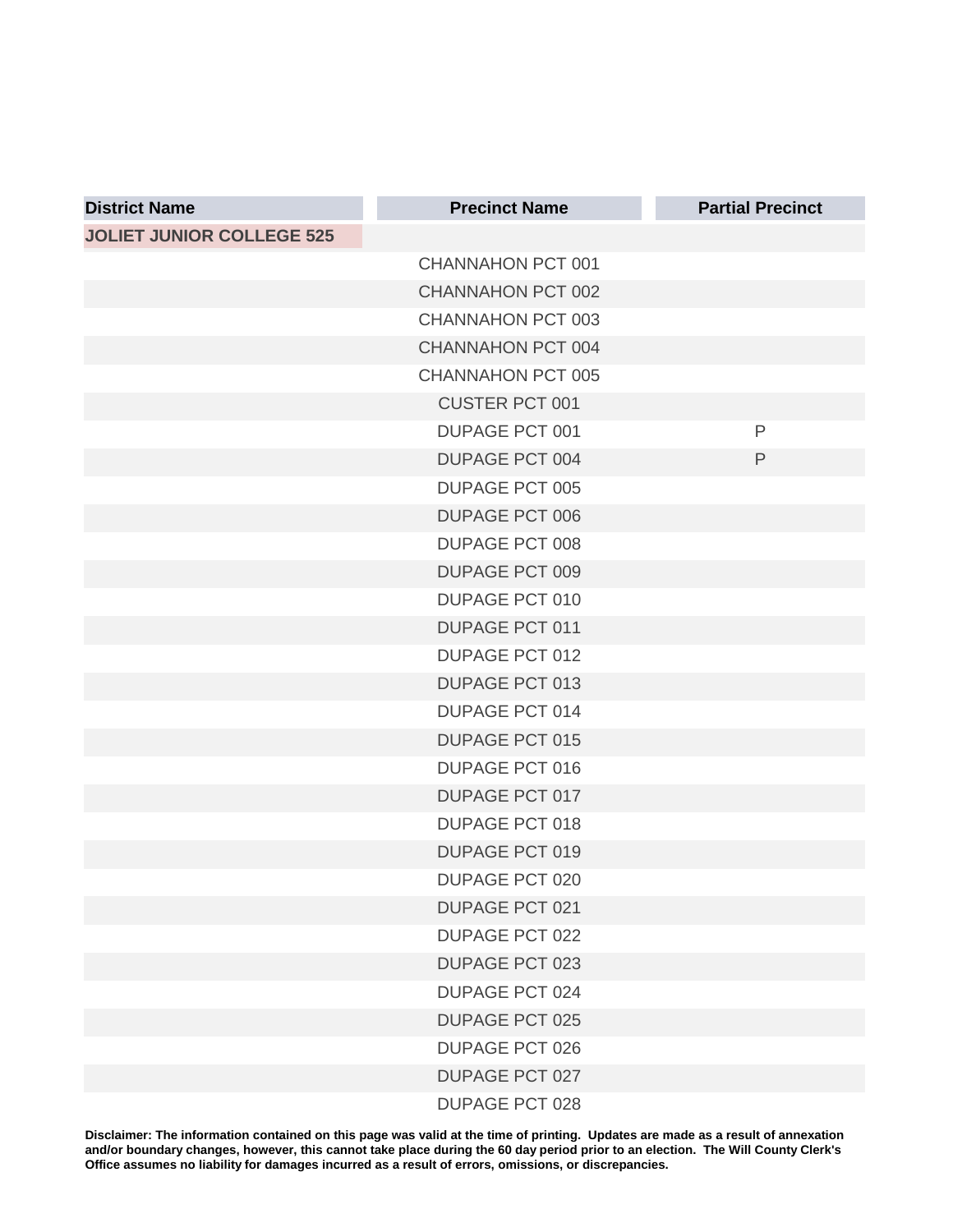| <b>District Name</b> | <b>Precinct Name</b>     | <b>Partial Precinct</b> |
|----------------------|--------------------------|-------------------------|
|                      | <b>DUPAGE PCT 029</b>    |                         |
|                      | <b>DUPAGE PCT 030</b>    |                         |
|                      | <b>DUPAGE PCT 031</b>    |                         |
|                      | <b>DUPAGE PCT 032</b>    |                         |
|                      | <b>DUPAGE PCT 033</b>    |                         |
|                      | <b>DUPAGE PCT 034</b>    |                         |
|                      | <b>DUPAGE PCT 035</b>    |                         |
|                      | <b>DUPAGE PCT 036</b>    |                         |
|                      | <b>DUPAGE PCT 037</b>    |                         |
|                      | FLORENCE PCT 001         |                         |
|                      | FRANKFORT PCT 001        |                         |
|                      | FRANKFORT PCT 002        |                         |
|                      | FRANKFORT PCT 003        |                         |
|                      | FRANKFORT PCT 004        |                         |
|                      | FRANKFORT PCT 005        |                         |
|                      | FRANKFORT PCT 006        |                         |
|                      | FRANKFORT PCT 007        |                         |
|                      | FRANKFORT PCT 008        |                         |
|                      | FRANKFORT PCT 009        |                         |
|                      | FRANKFORT PCT 010        |                         |
|                      | FRANKFORT PCT 011        |                         |
|                      | FRANKFORT PCT 012        |                         |
|                      | FRANKFORT PCT 013        |                         |
|                      | <b>FRANKFORT PCT 014</b> |                         |
|                      | <b>FRANKFORT PCT 015</b> |                         |
|                      | <b>FRANKFORT PCT 016</b> |                         |
|                      | FRANKFORT PCT 017        |                         |
|                      | FRANKFORT PCT 018        |                         |
|                      | FRANKFORT PCT 019        |                         |
|                      | FRANKFORT PCT 020        |                         |
|                      | FRANKFORT PCT 021        |                         |
|                      | FRANKFORT PCT 022        |                         |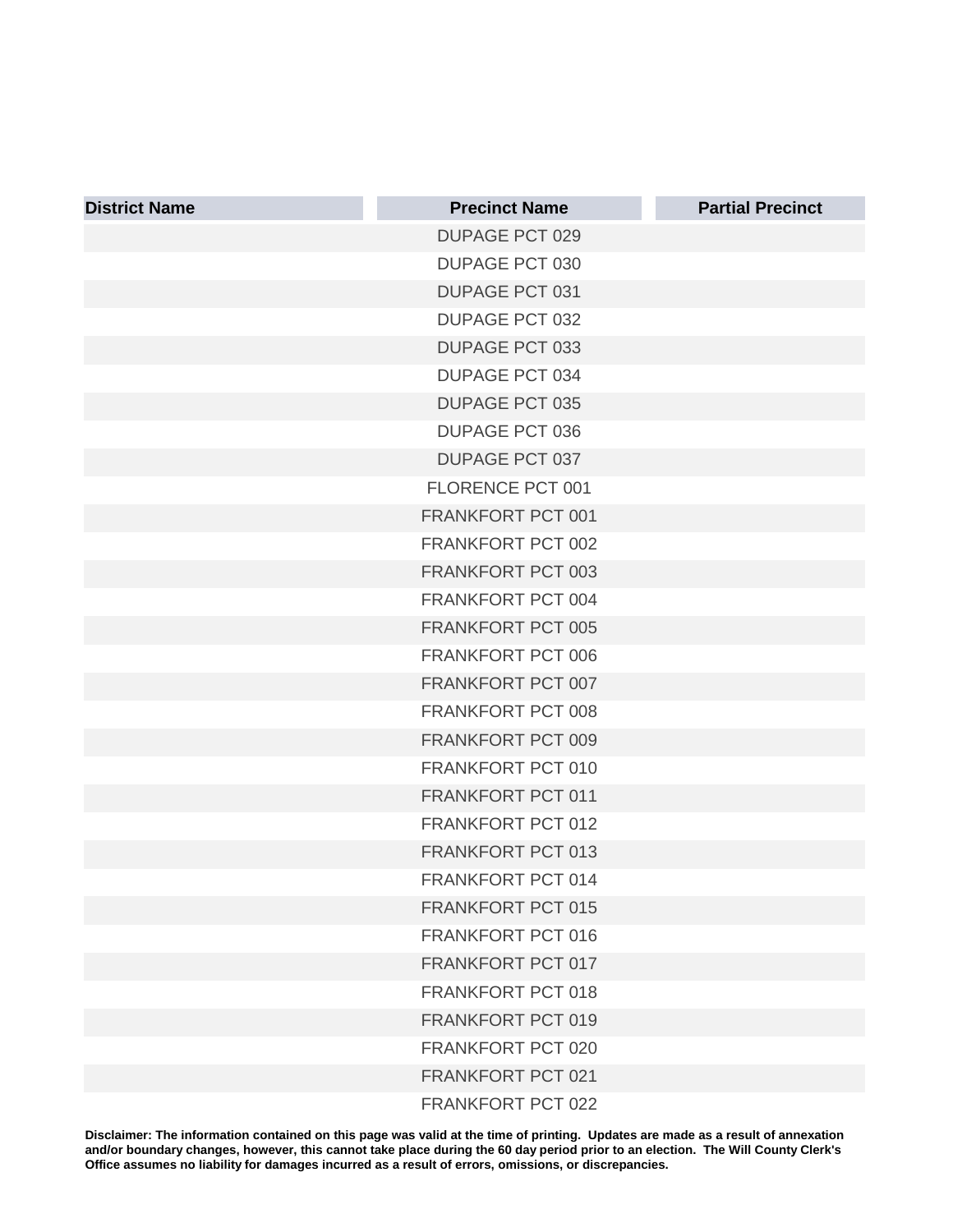| <b>District Name</b> | <b>Precinct Name</b>        | <b>Partial Precinct</b> |
|----------------------|-----------------------------|-------------------------|
|                      | <b>FRANKFORT PCT 023</b>    |                         |
|                      | FRANKFORT PCT 024           |                         |
|                      | FRANKFORT PCT 025           |                         |
|                      | FRANKFORT PCT 026           |                         |
|                      | FRANKFORT PCT 027           |                         |
|                      | FRANKFORT PCT 028           |                         |
|                      | <b>GREEN GARDEN PCT 001</b> |                         |
|                      | <b>GREEN GARDEN PCT 002</b> |                         |
|                      | HOMER PCT 001               |                         |
|                      | HOMER PCT 002               |                         |
|                      | HOMER PCT 003               |                         |
|                      | <b>HOMER PCT 004</b>        |                         |
|                      | <b>HOMER PCT 005</b>        |                         |
|                      | <b>HOMER PCT 006</b>        |                         |
|                      | HOMER PCT 007               |                         |
|                      | HOMER PCT 008               |                         |
|                      | HOMER PCT 009               |                         |
|                      | <b>HOMER PCT 010</b>        |                         |
|                      | <b>HOMER PCT 011</b>        |                         |
|                      | HOMER PCT 012               |                         |
|                      | <b>HOMER PCT 013</b>        |                         |
|                      | <b>HOMER PCT 014</b>        |                         |
|                      | <b>HOMER PCT 015</b>        |                         |
|                      | <b>HOMER PCT 016</b>        |                         |
|                      | HOMER PCT 017               |                         |
|                      | HOMER PCT 018               |                         |
|                      | HOMER PCT 019               |                         |
|                      | JACKSON PCT 001             |                         |
|                      | JACKSON PCT 002             |                         |
|                      | JOLIET PCT 001              |                         |
|                      | JOLIET PCT 002              |                         |
|                      | JOLIET PCT 003              |                         |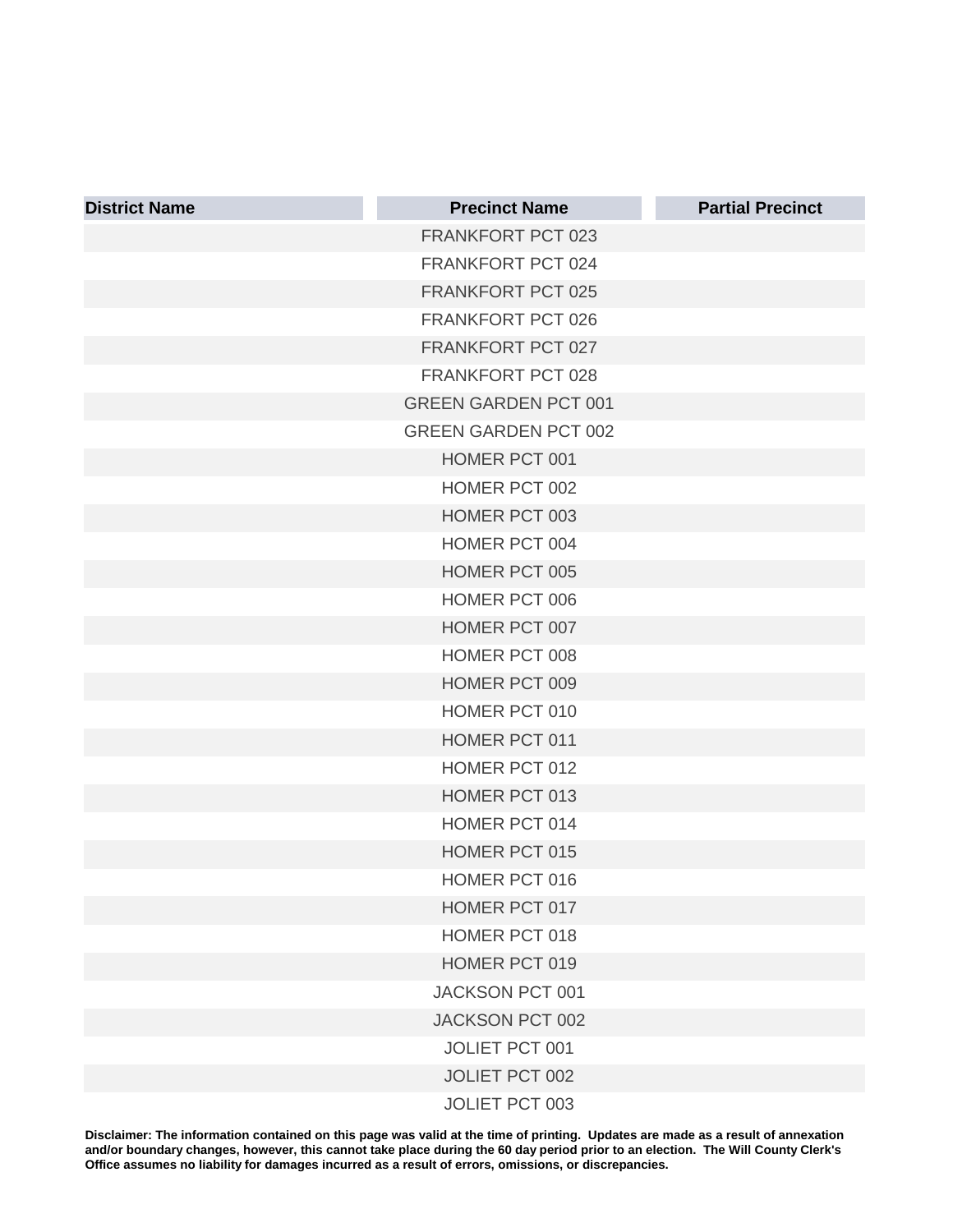| <b>District Name</b> | <b>Precinct Name</b>  | <b>Partial Precinct</b> |
|----------------------|-----------------------|-------------------------|
|                      | JOLIET PCT 004        |                         |
|                      | <b>JOLIET PCT 005</b> |                         |
|                      | <b>JOLIET PCT 006</b> |                         |
|                      | JOLIET PCT 007        |                         |
|                      | <b>JOLIET PCT 008</b> |                         |
|                      | <b>JOLIET PCT 009</b> |                         |
|                      | <b>JOLIET PCT 010</b> |                         |
|                      | JOLIET PCT 011        |                         |
|                      | <b>JOLIET PCT 012</b> |                         |
|                      | <b>JOLIET PCT 013</b> |                         |
|                      | <b>JOLIET PCT 014</b> |                         |
|                      | <b>JOLIET PCT 015</b> |                         |
|                      | <b>JOLIET PCT 016</b> |                         |
|                      | <b>JOLIET PCT 017</b> |                         |
|                      | <b>JOLIET PCT 018</b> |                         |
|                      | <b>JOLIET PCT 019</b> |                         |
|                      | <b>JOLIET PCT 020</b> |                         |
|                      | JOLIET PCT 021        |                         |
|                      | JOLIET PCT 022        |                         |
|                      | JOLIET PCT 023        |                         |
|                      | JOLIET PCT 024        |                         |
|                      | <b>JOLIET PCT 025</b> |                         |
|                      | <b>JOLIET PCT 026</b> |                         |
|                      | JOLIET PCT 027        |                         |
|                      | <b>JOLIET PCT 028</b> |                         |
|                      | JOLIET PCT 029        |                         |
|                      | JOLIET PCT 030        |                         |
|                      | JOLIET PCT 031        |                         |
|                      | JOLIET PCT 032        |                         |
|                      | JOLIET PCT 033        |                         |
|                      | JOLIET PCT 034        |                         |
|                      | JOLIET PCT 035        |                         |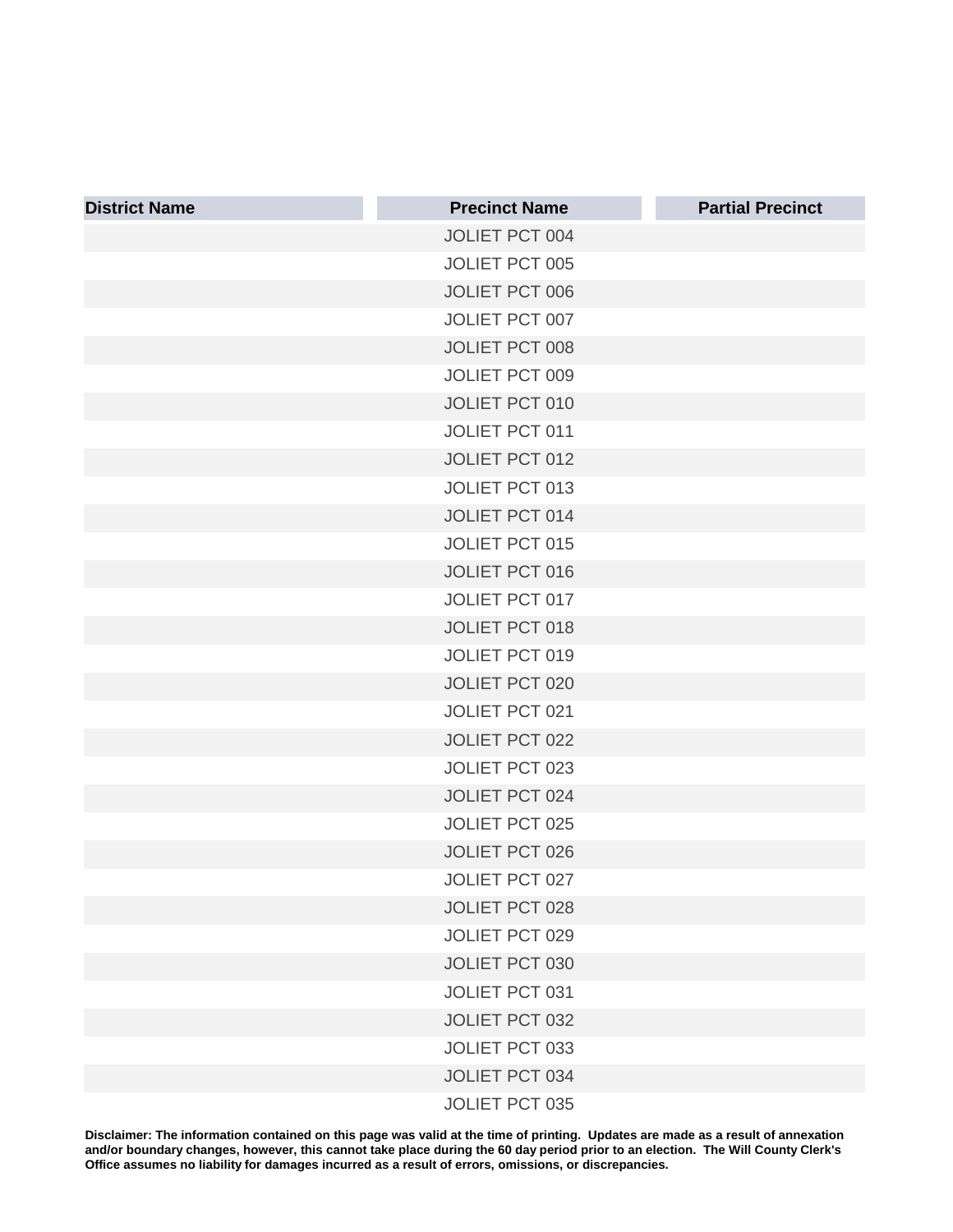| <b>District Name</b> | <b>Precinct Name</b>     | <b>Partial Precinct</b> |
|----------------------|--------------------------|-------------------------|
|                      | <b>JOLIET PCT 036</b>    |                         |
|                      | JOLIET PCT 037           |                         |
|                      | <b>LOCKPORT PCT 001</b>  |                         |
|                      | LOCKPORT PCT 002         |                         |
|                      | LOCKPORT PCT 003         |                         |
|                      | LOCKPORT PCT 004         |                         |
|                      | LOCKPORT PCT 005         |                         |
|                      | <b>LOCKPORT PCT 006</b>  |                         |
|                      | LOCKPORT PCT 007         |                         |
|                      | <b>LOCKPORT PCT 008</b>  |                         |
|                      | LOCKPORT PCT 009         |                         |
|                      | <b>LOCKPORT PCT 010</b>  |                         |
|                      | <b>LOCKPORT PCT 011</b>  |                         |
|                      | <b>LOCKPORT PCT 012</b>  |                         |
|                      | LOCKPORT PCT 013         |                         |
|                      | LOCKPORT PCT 014         |                         |
|                      | <b>LOCKPORT PCT 015</b>  |                         |
|                      | <b>LOCKPORT PCT 016</b>  |                         |
|                      | LOCKPORT PCT 017         |                         |
|                      | <b>LOCKPORT PCT 018</b>  |                         |
|                      | <b>LOCKPORT PCT 019</b>  |                         |
|                      | LOCKPORT PCT 020         |                         |
|                      | <b>LOCKPORT PCT 021</b>  |                         |
|                      | <b>LOCKPORT PCT 022</b>  |                         |
|                      | LOCKPORT PCT 023         |                         |
|                      | LOCKPORT PCT 024         |                         |
|                      | <b>MANHATTAN PCT 001</b> |                         |
|                      | <b>MANHATTAN PCT 002</b> |                         |
|                      | <b>MANHATTAN PCT 003</b> |                         |
|                      | MANHATTAN PCT 004        |                         |
|                      | <b>MANHATTAN PCT 005</b> |                         |
|                      | NEW LENOX PCT 001        |                         |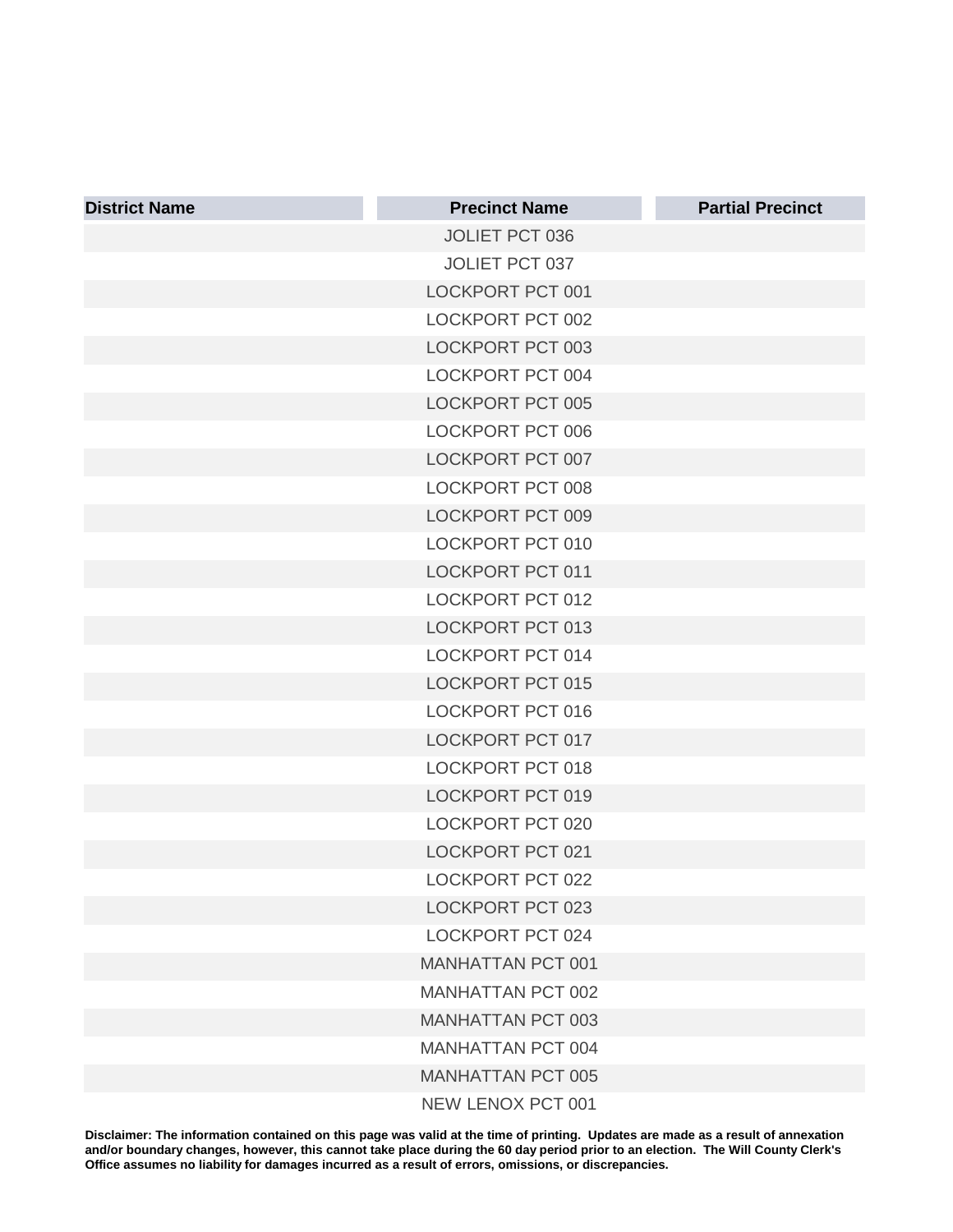| <b>District Name</b> | <b>Precinct Name</b>     | <b>Partial Precinct</b> |
|----------------------|--------------------------|-------------------------|
|                      | NEW LENOX PCT 002        |                         |
|                      | NEW LENOX PCT 003        |                         |
|                      | NEW LENOX PCT 004        |                         |
|                      | NEW LENOX PCT 005        |                         |
|                      | NEW LENOX PCT 006        |                         |
|                      | NEW LENOX PCT 007        |                         |
|                      | NEW LENOX PCT 008        |                         |
|                      | NEW LENOX PCT 009        |                         |
|                      | NEW LENOX PCT 010        |                         |
|                      | NEW LENOX PCT 011        |                         |
|                      | <b>NEW LENOX PCT 012</b> |                         |
|                      | NEW LENOX PCT 013        |                         |
|                      | <b>NEW LENOX PCT 014</b> |                         |
|                      | <b>NEW LENOX PCT 015</b> |                         |
|                      | <b>NEW LENOX PCT 016</b> |                         |
|                      | NEW LENOX PCT 017        |                         |
|                      | <b>NEW LENOX PCT 018</b> |                         |
|                      | NEW LENOX PCT 019        |                         |
|                      | <b>NEW LENOX PCT 020</b> |                         |
|                      | PEOTONE PCT 001          |                         |
|                      | PEOTONE PCT 002          |                         |
|                      | PLAINFIELD PCT 001       |                         |
|                      | PLAINFIELD PCT 002       |                         |
|                      | PLAINFIELD PCT 003       |                         |
|                      | PLAINFIELD PCT 004       |                         |
|                      | PLAINFIELD PCT 005       |                         |
|                      | PLAINFIELD PCT 006       |                         |
|                      | PLAINFIELD PCT 007       |                         |
|                      | PLAINFIELD PCT 008       |                         |
|                      | PLAINFIELD PCT 009       |                         |
|                      | PLAINFIELD PCT 010       |                         |
|                      | PLAINFIELD PCT 011       |                         |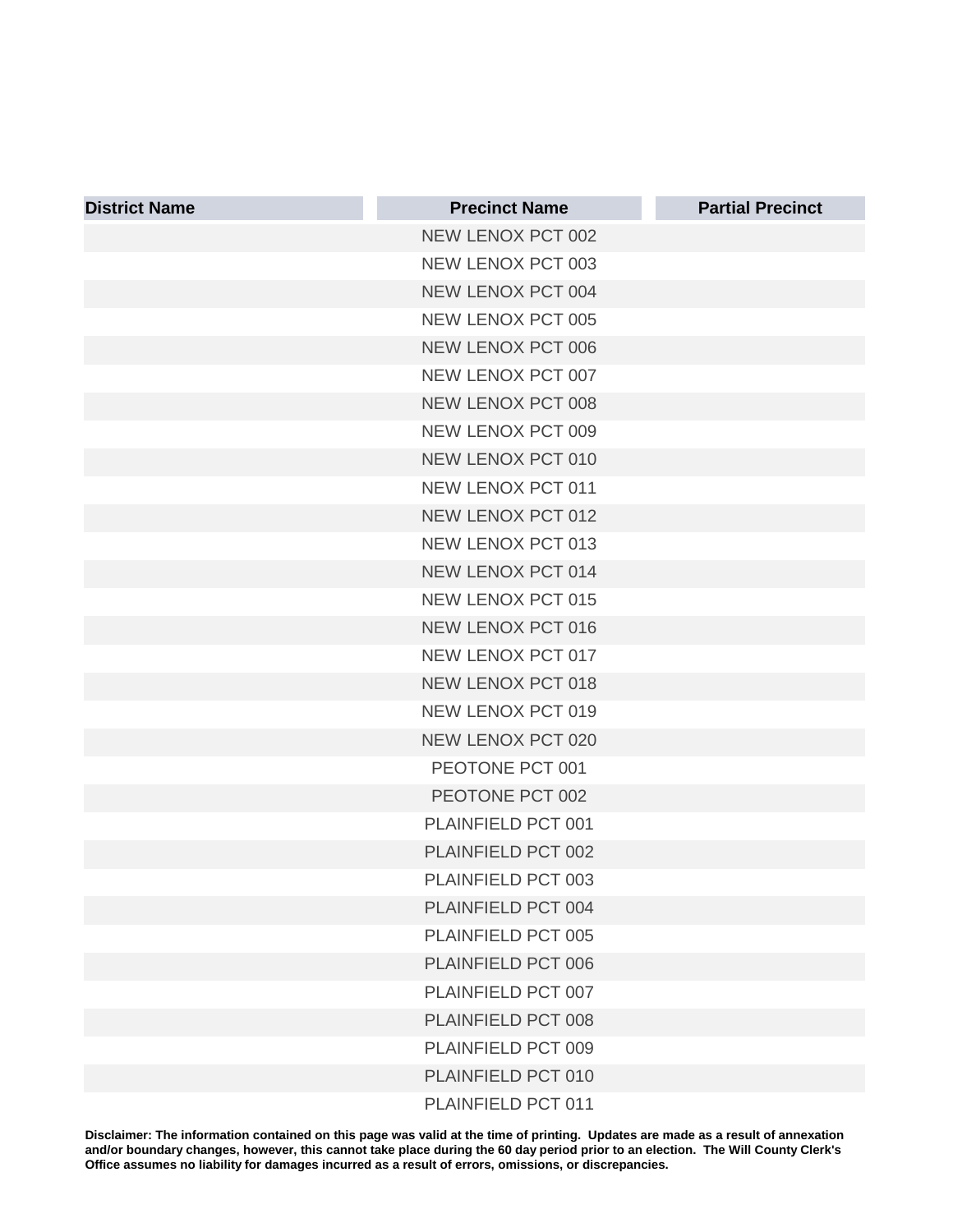| <b>District Name</b> | <b>Precinct Name</b> | <b>Partial Precinct</b> |
|----------------------|----------------------|-------------------------|
|                      | PLAINFIELD PCT 012   |                         |
|                      | PLAINFIELD PCT 013   |                         |
|                      | PLAINFIELD PCT 014   |                         |
|                      | PLAINFIELD PCT 015   |                         |
|                      | PLAINFIELD PCT 016   |                         |
|                      | PLAINFIELD PCT 017   |                         |
|                      | PLAINFIELD PCT 018   |                         |
|                      | PLAINFIELD PCT 019   |                         |
|                      | PLAINFIELD PCT 020   |                         |
|                      | PLAINFIELD PCT 021   |                         |
|                      | PLAINFIELD PCT 022   |                         |
|                      | PLAINFIELD PCT 023   |                         |
|                      | PLAINFIELD PCT 024   |                         |
|                      | PLAINFIELD PCT 025   |                         |
|                      | PLAINFIELD PCT 026   |                         |
|                      | PLAINFIELD PCT 027   |                         |
|                      | PLAINFIELD PCT 028   |                         |
|                      | PLAINFIELD PCT 029   |                         |
|                      | PLAINFIELD PCT 030   |                         |
|                      | PLAINFIELD PCT 031   |                         |
|                      | PLAINFIELD PCT 032   |                         |
|                      | PLAINFIELD PCT 033   |                         |
|                      | PLAINFIELD PCT 034   |                         |
|                      | PLAINFIELD PCT 035   |                         |
|                      | REED PCT 001         |                         |
|                      | REED PCT 002         |                         |
|                      | REED PCT 003         |                         |
|                      | TROY PCT 001         |                         |
|                      | TROY PCT 002         |                         |
|                      | TROY PCT 003         |                         |
|                      | TROY PCT 004         |                         |
|                      | TROY PCT 005         |                         |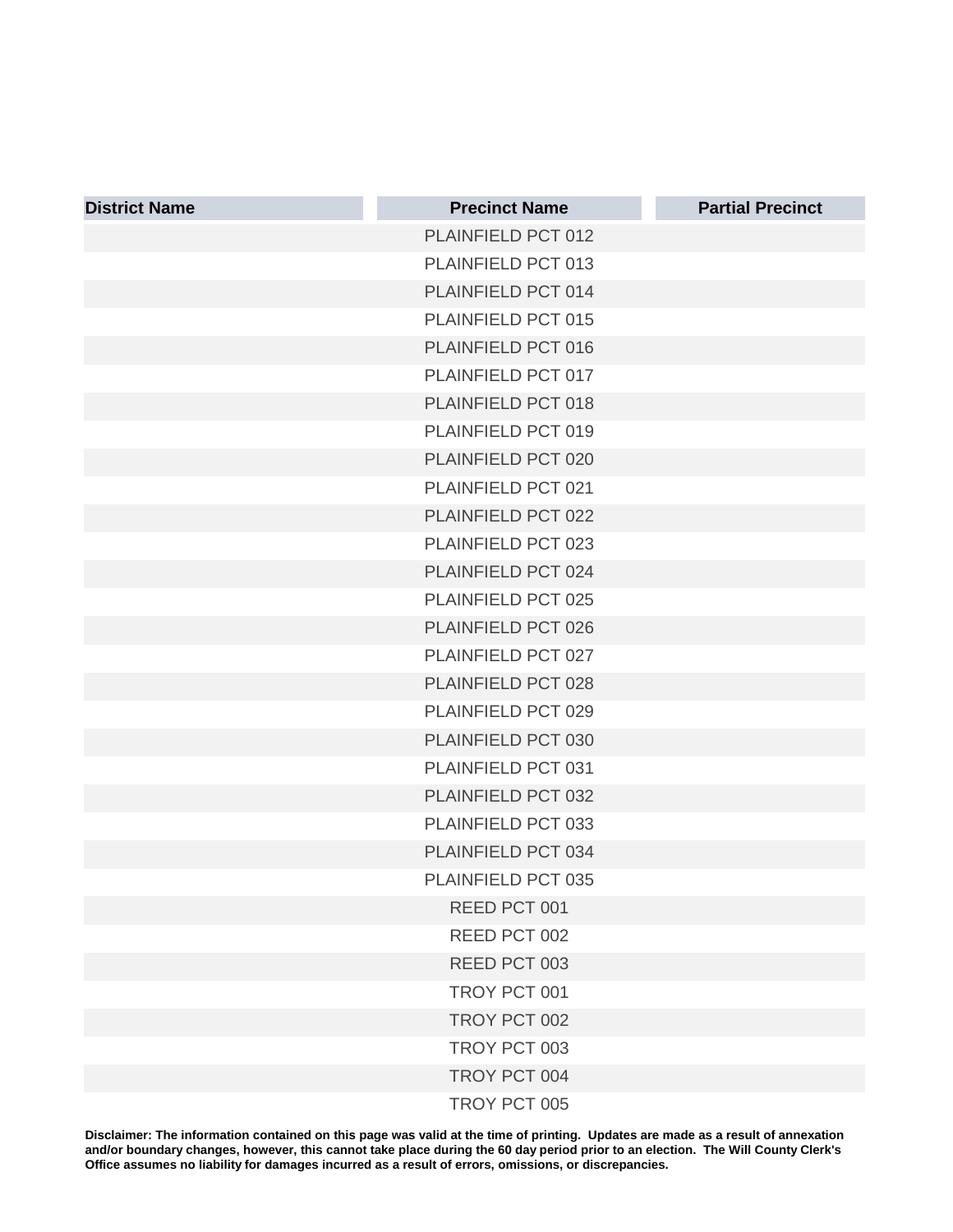| <b>District Name</b> | <b>Precinct Name</b>     | <b>Partial Precinct</b> |
|----------------------|--------------------------|-------------------------|
|                      | TROY PCT 006             |                         |
|                      | TROY PCT 007             |                         |
|                      | TROY PCT 008             |                         |
|                      | TROY PCT 009             |                         |
|                      | TROY PCT 010             |                         |
|                      | TROY PCT 011             |                         |
|                      | TROY PCT 012             |                         |
|                      | TROY PCT 013             |                         |
|                      | TROY PCT 014             |                         |
|                      | TROY PCT 015             |                         |
|                      | TROY PCT 016             |                         |
|                      | TROY PCT 017             |                         |
|                      | TROY PCT 018             |                         |
|                      | TROY PCT 019             |                         |
|                      | TROY PCT 020             |                         |
|                      | TROY PCT 021             |                         |
|                      | TROY PCT 022             |                         |
|                      | <b>WESLEY PCT 001</b>    | P                       |
|                      | <b>WHEATLAND PCT 001</b> |                         |
|                      | <b>WHEATLAND PCT 016</b> | P                       |
|                      | <b>WHEATLAND PCT 019</b> | $\mathsf P$             |
|                      | <b>WHEATLAND PCT 022</b> | P                       |
|                      | <b>WHEATLAND PCT 023</b> | $\mathsf{P}$            |
|                      | <b>WHEATLAND PCT 024</b> | P                       |
|                      | <b>WHEATLAND PCT 025</b> |                         |
|                      | <b>WHEATLAND PCT 026</b> |                         |
|                      | <b>WHEATLAND PCT 027</b> |                         |
|                      | <b>WHEATLAND PCT 028</b> |                         |
|                      | <b>WHEATLAND PCT 029</b> |                         |
|                      | <b>WHEATLAND PCT 030</b> |                         |
|                      | <b>WHEATLAND PCT 036</b> | $\mathsf{P}$            |
|                      | WHEATLAND PCT 037        | P                       |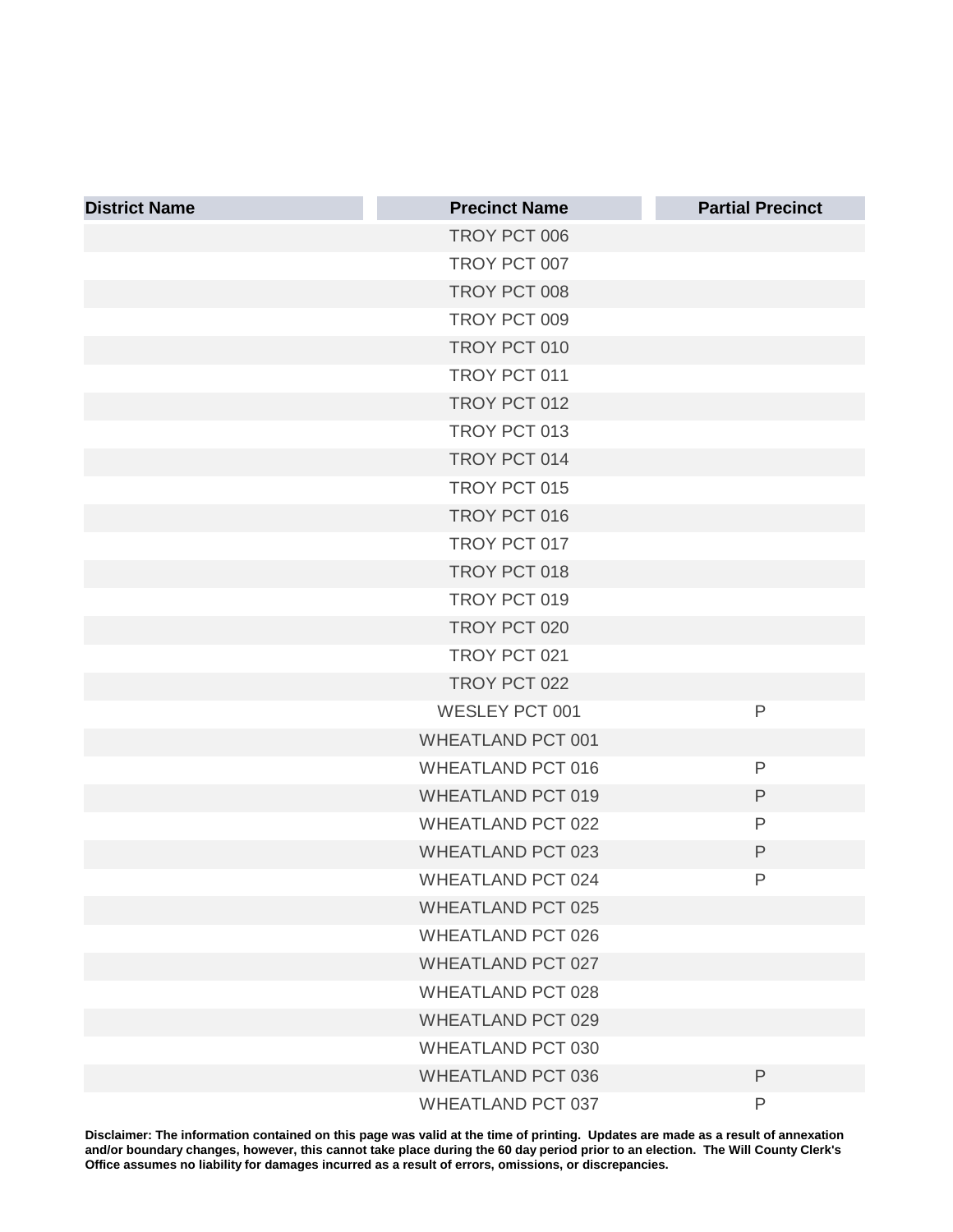| <b>District Name</b>                                | <b>Precinct Name</b>      | <b>Partial Precinct</b> |
|-----------------------------------------------------|---------------------------|-------------------------|
|                                                     | <b>WHEATLAND PCT 038</b>  |                         |
|                                                     | WILL PCT 001              | Р                       |
|                                                     | <b>WILMINGTON PCT 001</b> |                         |
|                                                     | <b>WILMINGTON PCT 002</b> |                         |
|                                                     | <b>WILMINGTON PCT 003</b> |                         |
|                                                     | <b>WILTON PCT 001</b>     |                         |
| 261 Total Precinct(s) for JOLIET JUNIOR COLLEGE 525 |                           |                         |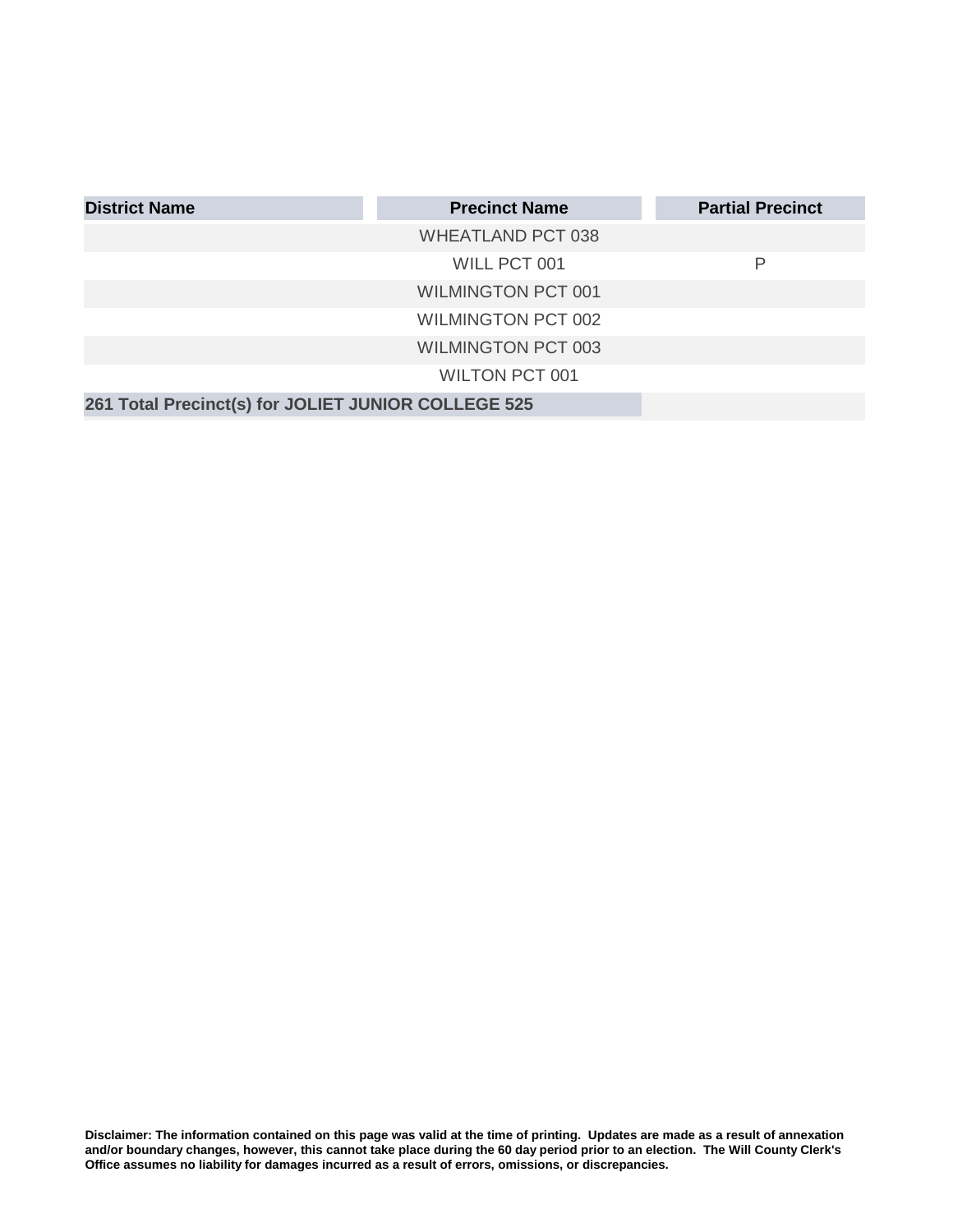| <b>District Name</b>                    | <b>Precinct Name</b> | <b>Partial Precinct</b> |
|-----------------------------------------|----------------------|-------------------------|
| <b>KANKAKEE CC 520</b>                  |                      |                         |
|                                         | WESLEY PCT 001       |                         |
| 1 Total Precinct(s) for KANKAKEE CC 520 |                      |                         |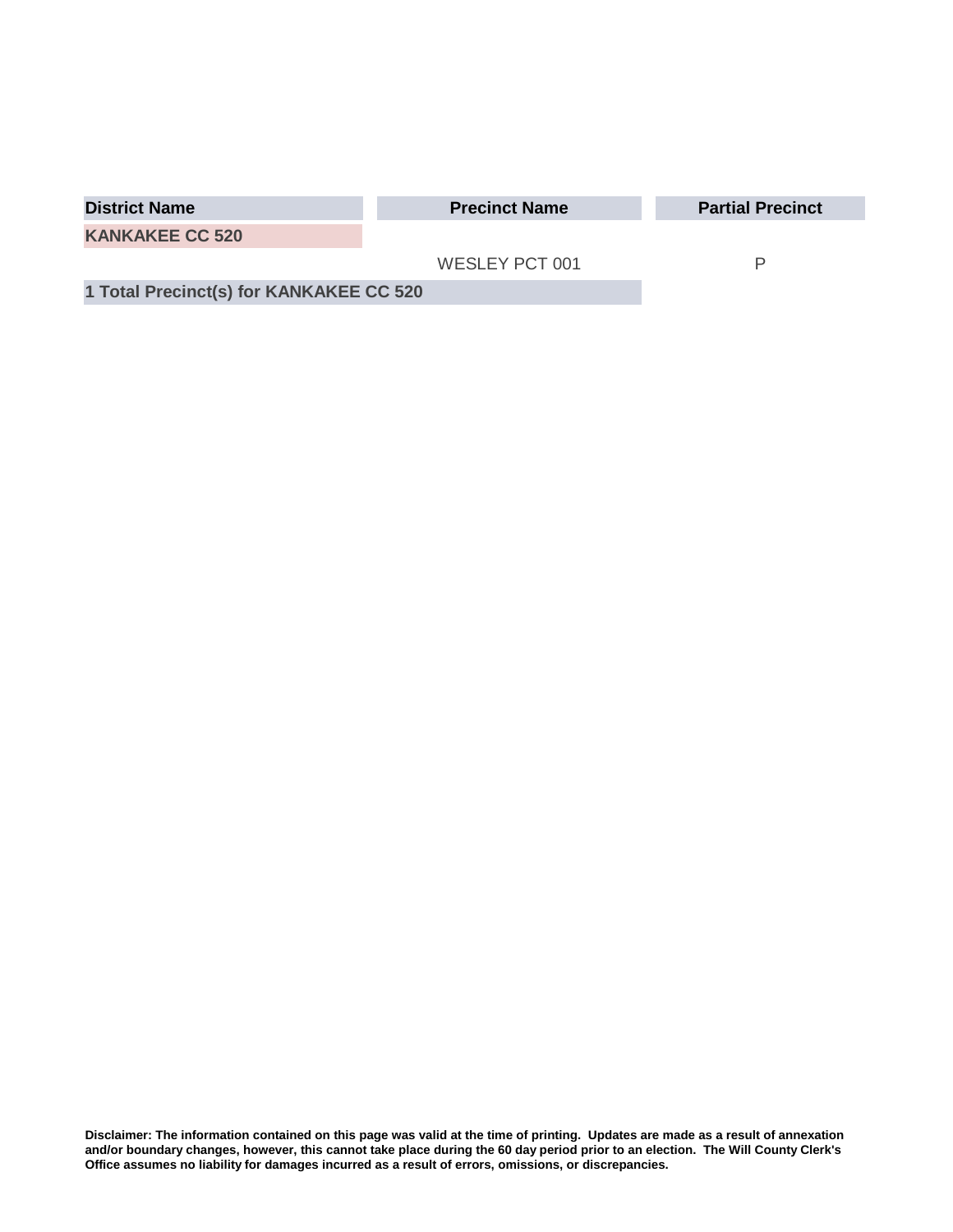| <b>District Name</b>                          | <b>Precinct Name</b>      | <b>Partial Precinct</b> |
|-----------------------------------------------|---------------------------|-------------------------|
| <b>PRAIRIE STATE CC 515</b>                   |                           |                         |
|                                               | CRETE PCT 001             |                         |
|                                               | CRETE PCT 002             |                         |
|                                               | CRETE PCT 003             |                         |
|                                               | CRETE PCT 004             |                         |
|                                               | <b>CRETE PCT 005</b>      |                         |
|                                               | CRETE PCT 006             |                         |
|                                               | CRETE PCT 007             |                         |
|                                               | CRETE PCT 008             |                         |
|                                               | CRETE PCT 009             |                         |
|                                               | CRETE PCT 010             |                         |
|                                               | CRETE PCT 011             |                         |
|                                               | CRETE PCT 012             |                         |
|                                               | MONEE PCT 001             |                         |
|                                               | MONEE PCT 002             |                         |
|                                               | MONEE PCT 003             |                         |
|                                               | MONEE PCT 004             |                         |
|                                               | MONEE PCT 005             |                         |
|                                               | MONEE PCT 006             |                         |
|                                               | MONEE PCT 007             |                         |
|                                               | MONEE PCT 008             |                         |
|                                               | <b>WASHINGTON PCT 001</b> |                         |
|                                               | <b>WASHINGTON PCT 002</b> |                         |
|                                               | <b>WASHINGTON PCT 003</b> |                         |
|                                               | WILL PCT 001              | $\mathsf{P}$            |
| 24 Total Precinct(s) for PRAIRIE STATE CC 515 |                           |                         |